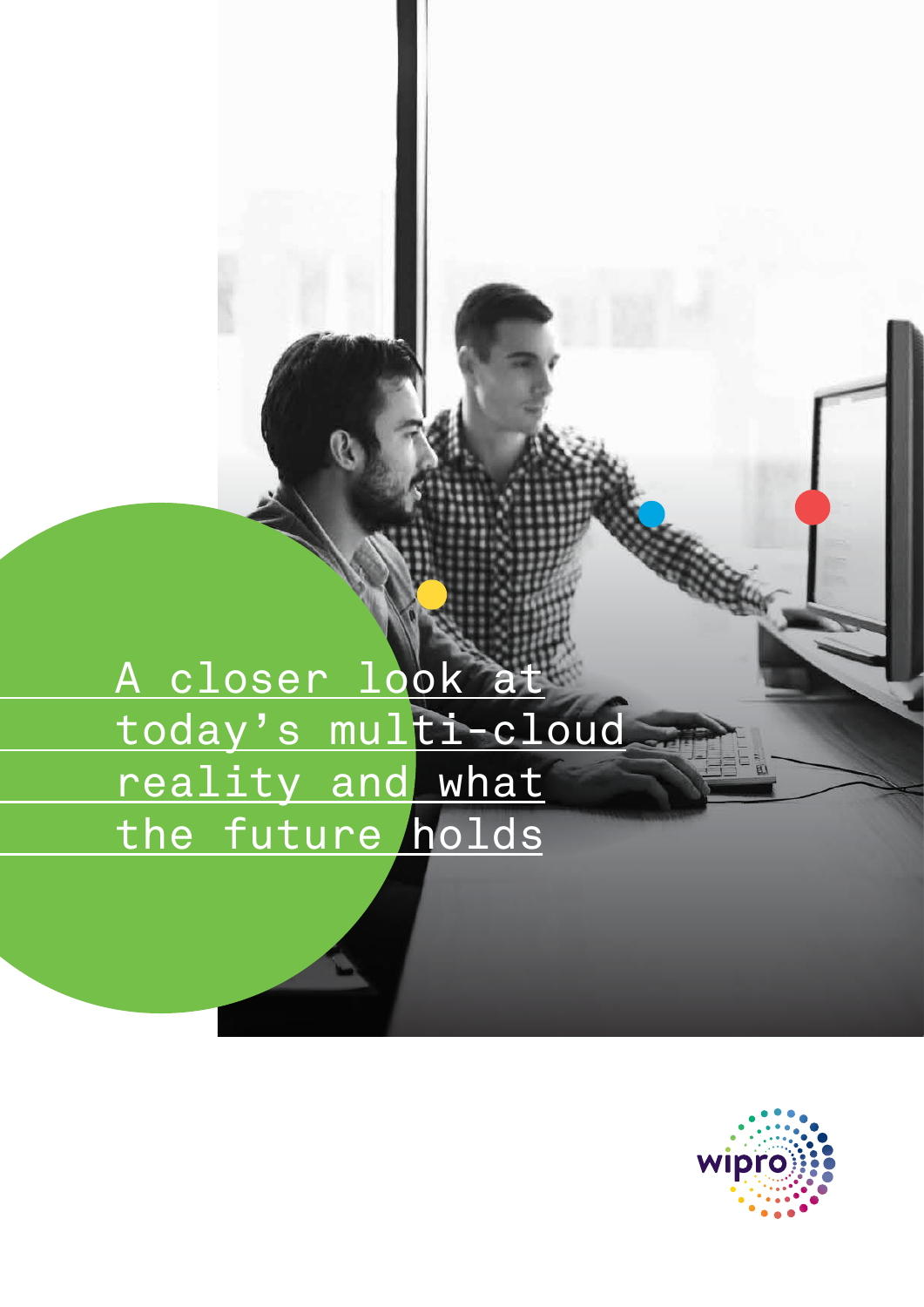he multi-cloud approach is clearly on top of the list for enterprises and cloud experts alike. According to IDC, a multi-cloud strategy will become the norm for over 60% of enterprise IT organizations by the end of 2018<sup>1</sup>. At a time when simplicity is the name of the game, why are enterprises favoring the multi-cloud approach? The answer lies in multi-cloud's ability to manage the supply-demand challenges prevalent in today's business environment with flexibility, agility, and on-demand scalability, while enabling cost and performance advantages. The multi-cloud approach is clearly on top achieve optimal performance and cost<br>of the list for enterprises and cloud<br>experts alike. According to IDC, a<br>multi-cloud strategy enables enterpris

There's also another significant advantage to a multi-cloud approach—it affords enterprises freedom from vendor lock-in—a big concern for over 80% of enterprises<sup>2</sup>. However, the picture is far from rosy on the integration front. Aggregating multiple non-linear, non-coherent, and non-aggregated cloud services into single console to enable seamless data sharing, without compromising integrity, is a big challenge for system integrators and managed services providers.

Let's deep-dive into the benefits of multi-cloud approach, the enterprise-wide changes it warrants, and the role an effective managed services provider can play in making multi-cloud strategy a success.

#### **Multi-cloud in practice: The foundation of digital transformation**

Today, platform services (PaaS) and server-less compute services coupled with cloud native services deliver workloads that interface with data in a non-traditional manner to deliver outcomes aligned with consumer expectations. APIs, in turn, help integrate different workloads with complex cloud offerings as well as data from varied sources. In this increasingly complicated environment, enterprises are realizing that one cloud is not sufficient to meet all their myriad needs. Different workloads

utilization on different cloud platforms and a multi-cloud strategy enables enterprises to create the optimal solution from various best-in-class technologies and services. A majority of enterprises favor AWS for features, scale, and ecosystem, while those that are Microsoft-centric opt for Azure. Google Cloud Platform is the go-to choice for enterprises when better storage, technology and network are their key requirements.

Here are the three key advantages of using a multi-cloud strategy:

**1. High availability, low latency:** Multi-cloud works perfectly with edge computing. Modern businesses and consumers expect real-time availability, and the latency that is inherent in cloud services delivered from remote servers is simply unacceptable. With a multi-cloud infrastructure, the datacenter at the edge, i.e., the one closest to end-users can serve the requested data with minimal server backflows, enabling a seamless and unified end-user experience.

**2. Superior ROI from competitive offerings:** The hyper-competitive market, spells good news for enterprises, with the likes of AWS, Google Cloud and Microsoft Azure battling for customer mindshare through innovation in the form of services, tools and pricing packages. Arbitrage, a previously a remote expectation, is becoming a reality today.

**3. Superior capacity planning with on-demand flexibility and agility:** To address frequent spikes in business and end user traffic, organizations need a load-balanced environment that can support automated scaling while enabling on-demand flexibility to access either a public or private cloud infrastructure, without any IT intervention. A multi-cloud approach offers scalability and throughput that far exceed traditional options.

1 IDC, Delivering Enterprise Digital Transformation : ,Multi-cloud for Agile IT in the Digital Era, Aug 2017 (accessed May 2018), https://www.idc.com/getdoc.jsp?containerId=prAP43008417

<sup>2</sup> Stratoscale, Hybrid Cloud Survey Reveals 8 out of 10 Enterprises Fear Vendor Lock-in and Avoid Running Sensitive Data in the Public Cloud, July 2017 (accessed Apr 2018),

https://www.stratoscale.com/press/stratoscale-hybrid-cloud-survey-reveals-8-10-enterprises-fear-vendor-lock-avoid-running-sensitive-data-public-cloud/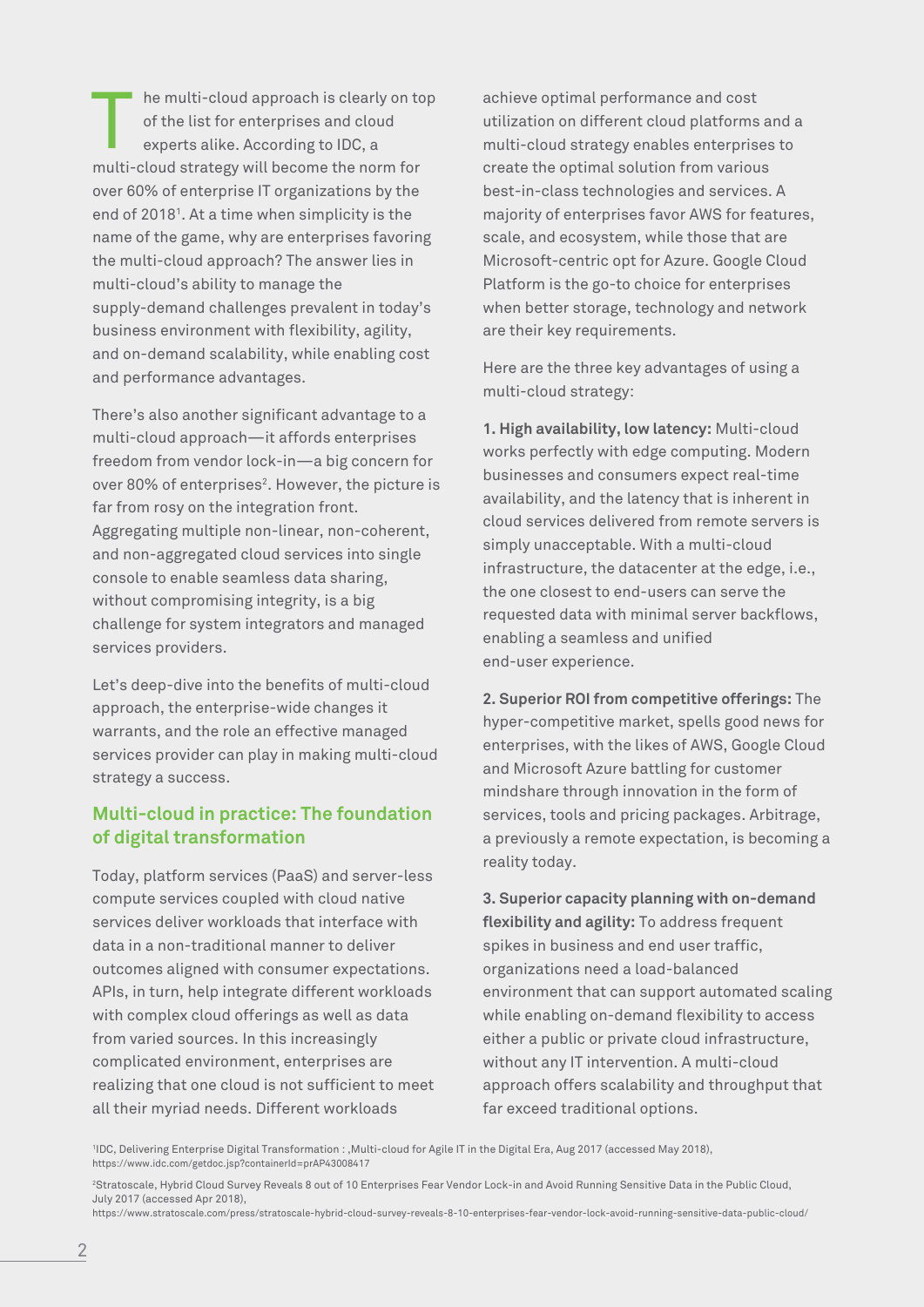

**The big question is: How to tie the different environments together to ensure seamless integration across an organization?**

# **Multi-cloud is not without its share of challenges**

While the benefits of multi-cloud are well-established, the big question is: how to tie the different environments together to ensure seamless integration across an organization? Besides integration, the SLA challenge is also a big hurdle. Maintaining application SLAs becomes an issue as IT does not have the same control over resources in public cloud architecture as compared to private cloud. Further, multi-cloud SLAs are not standardized as each provider selects their own metrics, restrictions, and exceptions with regards to infrastructure availability. Lack of standards and ambiguity over ownership of responsibilities is a potent mix for disaster—as enterprises cannot easily pin-point which service failed, why, and who is responsible for compensation.

Other challenges include app sprawl, managing multiple compliance requirements and unique vendor portals, ensuring seamless workflow migration across clouds, and maintaining tight security.

# **Solving the multi-cloud jigsaw: Top nine enterprise focus areas**

Multi-cloud environments are enabling disruptive IT delivery models that demand enterprises think afresh, not just in terms of infrastructure and operations, but also in exploring new solutions. Here are the top nine aspects enterprises should focus on to build the right multi-cloud strategy:

**1. Foundation:** A robust multi-cloud strategy must allow access to web services and APIs supplied by cloud providers to enable enterprises to expose and utilize the full functionality of the provider.

**2. Marketplace:** This is the console or the glue that enables enterprise users to consume the required services and share across multiple cloud platforms. The console also connects with existing enterprise IT systems to ensure seamless operational integrity.

**3. Fulfilment:** Cloud services should tie back into the automation engine and be accessible across layers such as user access, infrastructure, application and so on.

**4. Financial transparency:** Multi-cloud is complex environment not just technically, but also financially. It needs holistic visibility and transparency to ensure accurate service consumption wise billing.

**5. Cloud governance:** Enterprises should focus on putting into place policies and decision frameworks that ensure single pane of glass monitoring of the entire multi-cloud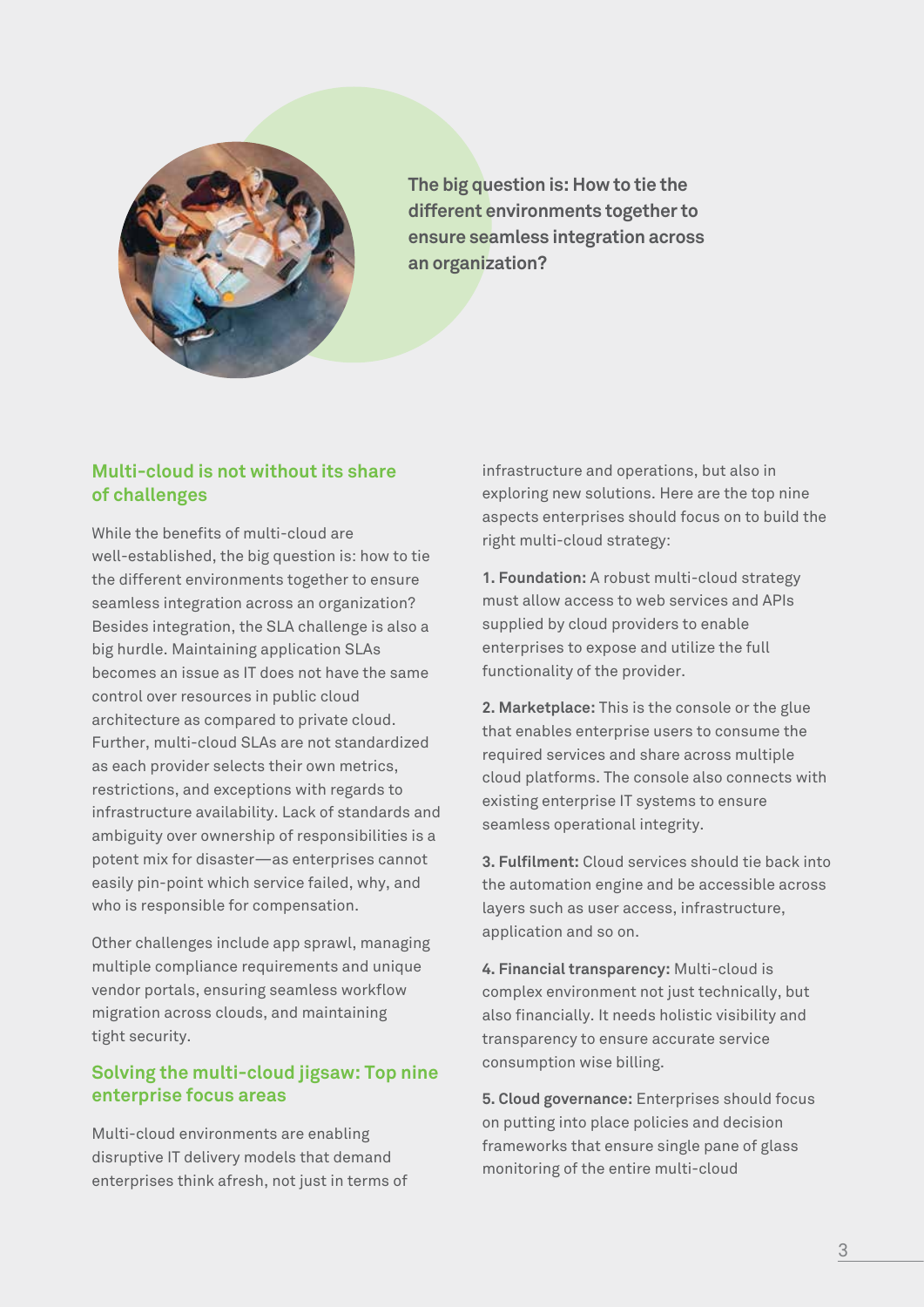environment through simplification and consolidation. This is fundamental to ensuring uninterrupted service availability, freedom from service avoidance, and total compliance.

**6. Operational visibility:** 360-degree visibility into the operational state of a multi-cloud environment is key to realizing its promised benefits in terms of agility, cost, and network performance.

**7. Ongoing optimization:** This results from holistic visibility and leads to accurate capacity planning for superior cost benefits, as well as service and response level excellence.

**8. Phasing out legacy applications:** Enterprises should, over time, be able to replace legacy apps and infrastructure with the latest in technology to enable true digital transformation—without interrupting business continuity.

**9. Technology investments:** Each cloud platform comes with different pros and cons and the right multi-cloud strategy can help enterprises plan their technology investments or refreshes in sync with evolving business goals.

With the help of Cloud Management Platforms (CMPs) and proprietary tools, MSPs help enterprises effectively manage a multi-cloud environment. They consolidate non-linear, non-coherent, and non-aggregated cloud services into single console and enable data sharing across multiple cloud platforms, without compromising on integrity.

The right cloud MSP brings the expertise to: assess workloads, match workloads to cloud types, ensure application readiness and glitch-free migration, and finally supervise execution through managed services delivery. The goal is to enable IT teams to operate seamlessly across cloud platforms, easily managing, securing, governing, and self-provisioning workloads.

# **Navigating multi-cloud of the future: Artificial Intelligence comes to the rescue**

AI holds tremendous potential for powering the next wave of innovation in a multi-cloud world. For instance, a next-generation multi-cloud AI platform will be intelligent enough for workloads to self-orchestrate themselves and deploy programs developed using Machine Learning (ML) algorithms across multiple nodes, provisioned on-demand.

With tech behemoths such as Google, Amazon, and Microsoft leading the way, many Platform-as-a-Service (PaaS) solutions have started incorporating AI capabilities. Cloud AI services and platforms enable enterprises to leverage AI or cognitive computing capabilities via simple API calls, eliminating the need to invest in sophisticated AI infrastructure. The new era of the AI-first cloud is upon us and forward-looking organizations are prepping for new computing infrastructure to support next-gen cloud programming paradigms and frameworks.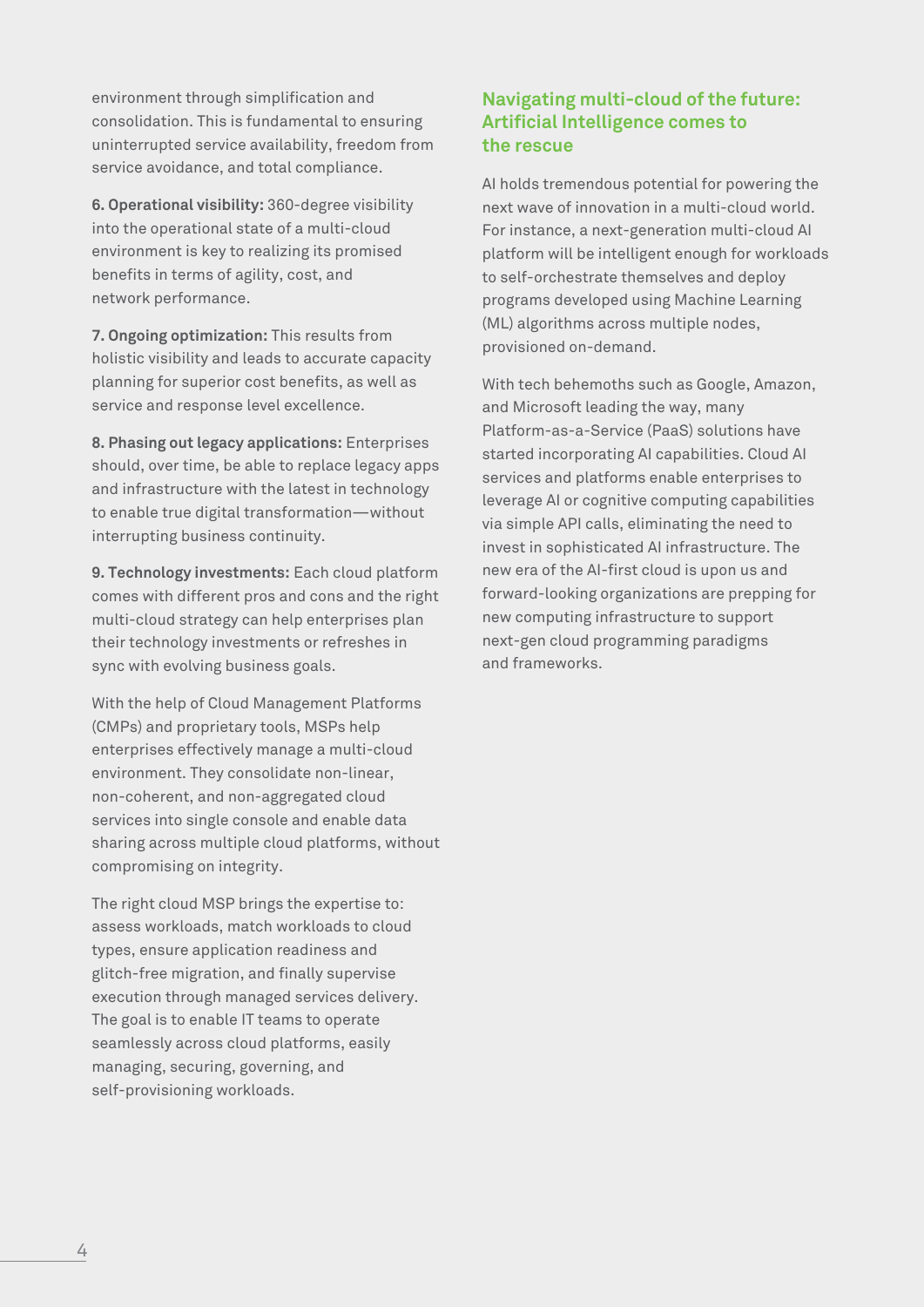#### About the author

#### **Girish Jagajampi**

Cloud Practice Lead, Cloud & Infrastructure Services, Wipro Ltd.

Girish is the Cloud Practice Lead at Cloud & Infrastructure Services at Wipro Limited. He has more than 19 years of experience in the IT industry varied across software development, datacenter services, DC consolidation & transformations, virtualization and cloud services. He has represented Wipro

in public forums and seminars as an evangelist to present points of view aligned to global trends. He leads the engineering efforts to build and enhance cloud offerings for GIS and is focused on delivering solutions that define next-gen services for Wipro. Reach out to him at **girish.jagajampi@wipro.com**